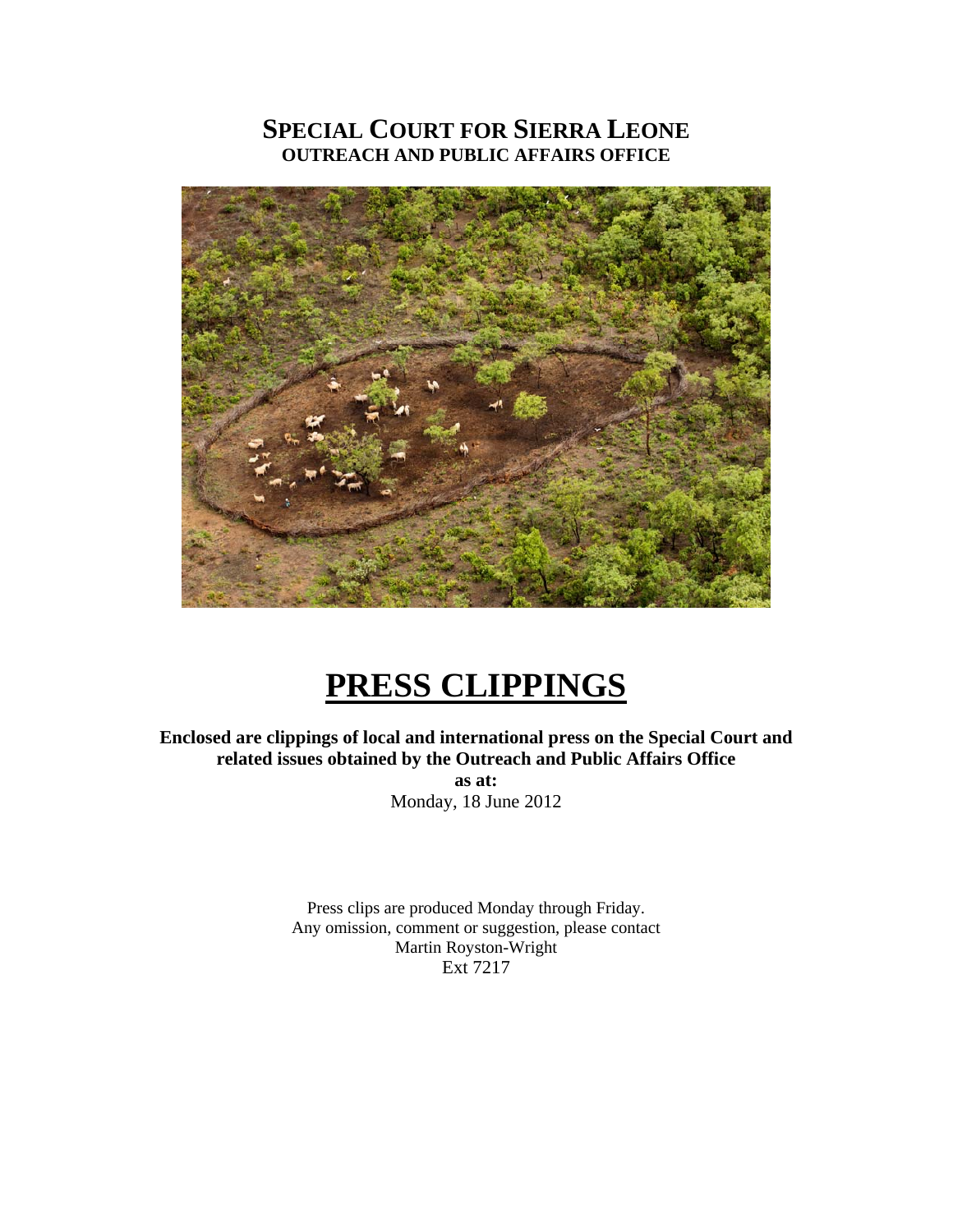| <b>Local News</b>                                                           |              |
|-----------------------------------------------------------------------------|--------------|
| Statement by Special Court President Justice Shirleen Avis Fisher / SCSL    | Page 3       |
| <b>International News</b>                                                   |              |
| Hague Finds Charles Taylor Guilty / The Daily Beast                         | Page 4       |
| Life After Charles Taylor: Senator Jewel Howard Taylor Moves On / The Beast | Pages $5-10$ |
| Liberian Nostalgia for War Criminal Charles Taylor / The Beast              | Pages 11-14  |
| Africa: ICC a Mockery of Justice / New Vision                               | Page 15      |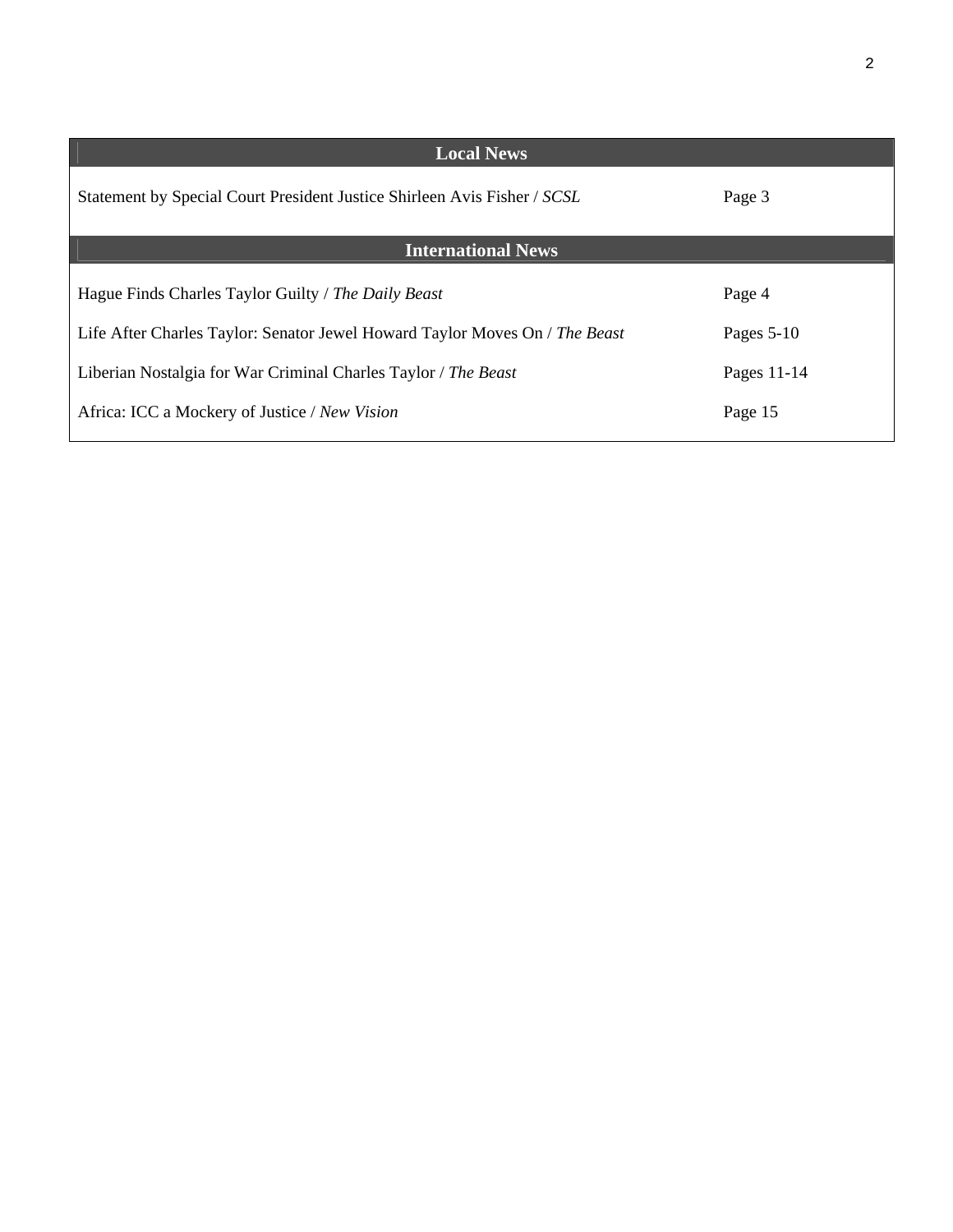### Special Court for Sierra Leone (Freetown) Friday, 15 June 2012

#### **Libya: Statement by Special Court President Justice Shirleen Avis Fisher On the Detention of ICC Staff in Libya**

Freetown — I am deeply concerned about the detention by the Libyan government of four ICC staff while on mission in Libya. Intimidation of staff members of the institutions of the international criminal justice system while on official duty strikes at the heart of that system.

The success of the Special Court for Sierra Leone owes much to the co-operation of the international community in respecting the Court's mandate, and accommodating the necessary privileges of the Court's personnel and the lawyers who practice before it.

The privileges and immunities of the detained ICC staff are essential to the performance of their mandated functions, as ordered by the ICC Pre-Trial Chamber on 27 April 2012, consistent with UN Security Council Resolution 1970. They must be permitted to exercise these functions without fear, harassment or intimidation.

I therefore join the Presidents of the ICC and the ICTY in calling for the immediate release of the ICC staff members.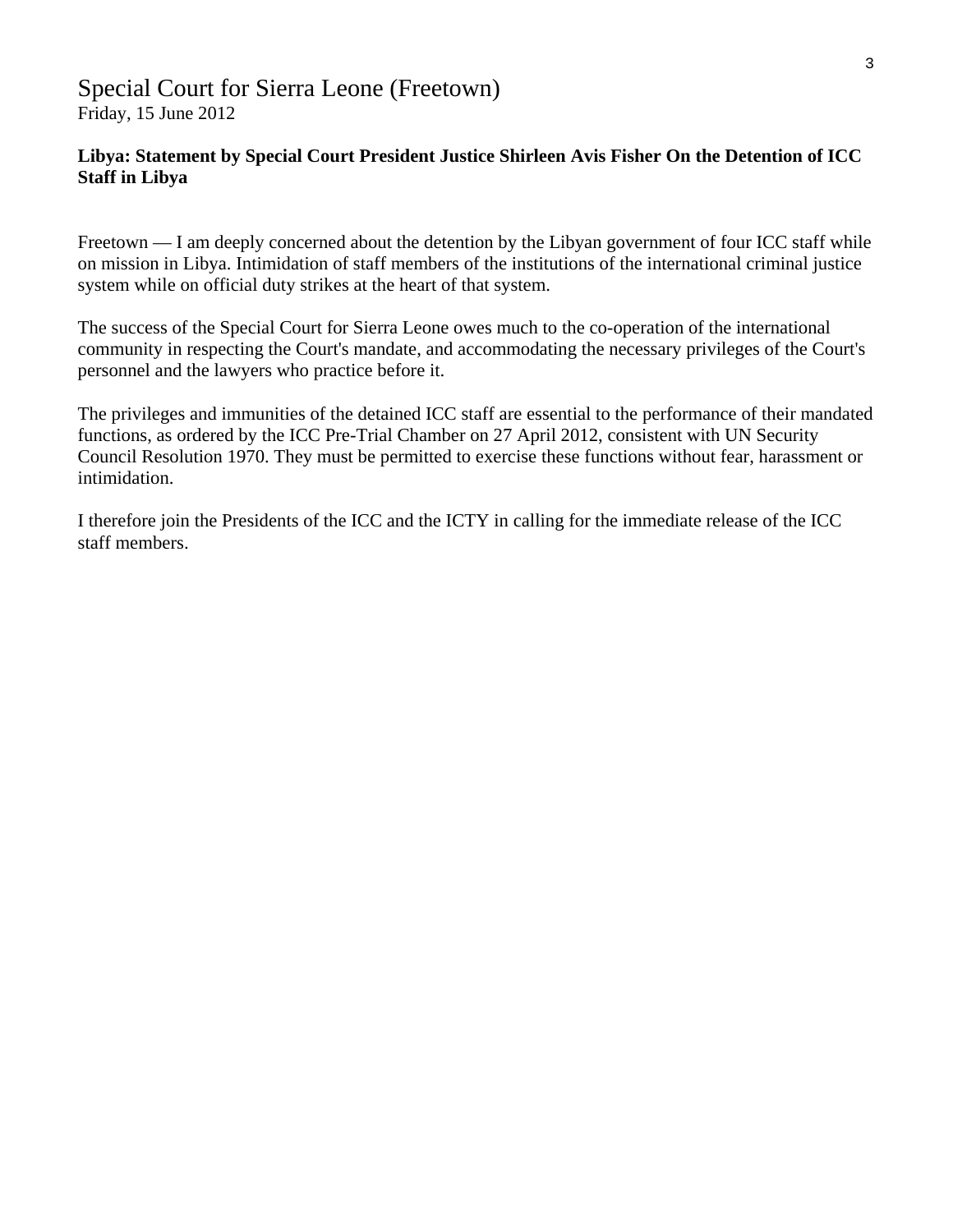The Daily Beast Thursday, 25 April 2012

#### **Hague Finds Charles Taylor Guilty**

The Hague has found former Liberian ruler Charles Taylor guilty of aiding rebels in neighboring Sierra Leone in a bloody civil war that left 50,000 dead. The judge said that the warlord provided arms and communications equipment to the rebels in return for blood diamonds. Taylor, the court ruled, is is guilty of aiding and abetting terrorism, murder, rape, sexual slavery, cruelty, and conscripting child soldiers. However prosecutors failed to prove he had command of the rebels, and he was acquitted of commanding the militias. He's the first former head of state to be convicted of war crimes by an international court since the Nuremberg trials.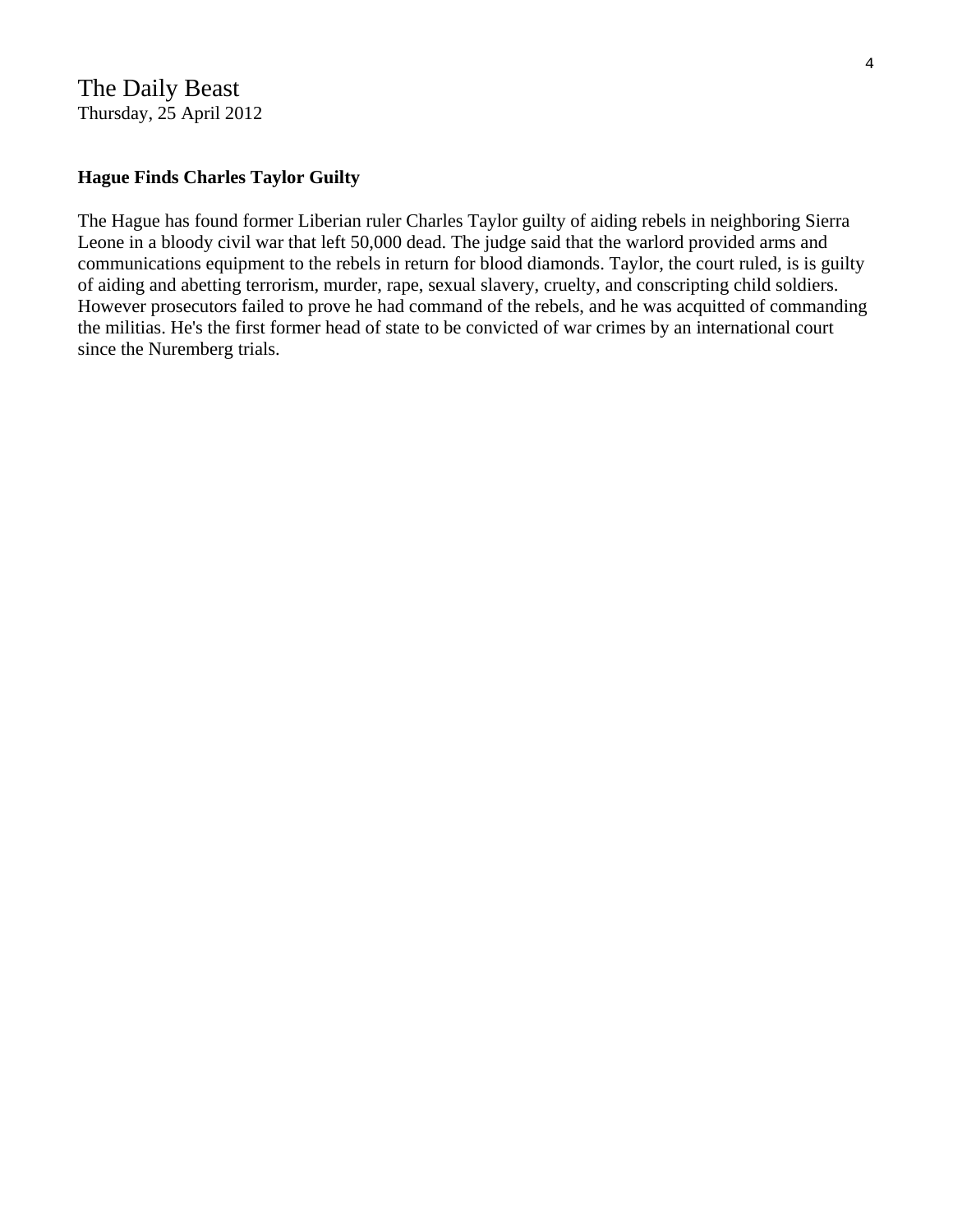The Beast Monday, 28 May 2012

#### **Life After Charles Taylor: Senator Jewel Howard Taylor Moves On**



*Clair MacDougall* 

Sen. Jewel Howard Taylor pulled open her desk drawer and carefully turned the thin pages of her Bible to Psalm 25, of David, who battled and defeated the giant Goliath. The Bible was edged in gold, and the name of her former husband, Dr. Charles Ghankay Taylor, was printed in elegant cursive in the bottom corner of the cover. The desk itself—dark wood and decorated with gilded women's faces—was Taylor's personal desk, purchased on a trip to Paris while he was still Liberia's president.

Dressed in a violet African lapa suit and a loosely tied headdress, the senator traced the contours of the prayer, pausing after each line. "Do not let me be put to shame, nor let my enemies triumph over me." A picture of a fair-skinned Christ with his heart crowned in flames sat behind her. She lingered on the final two lines: "Look upon my affliction and my distress and take away my sins."

Jewel, a devout Christian, begins every morning with a prayer. As we sat in her office on Monrovia's Capitol Hill, I asked why she selected this particular psalm. "I chose it because I am in a lot of conflicts at the moment," she said.

Among Jewel's troubles was the verdict handed down by The Hague in April in the trial of her exhusband, who was found guilty on 11 counts of aiding and abetting war crimes and crimes against humanity—including murder, terrorism, rape, sexual slavery, and mutilations committed by rebel forces—during the horrific civil war in neighboring Sierra Leone. The 11-year conflict, which ended in 2002, killed more than 50,000 people. Taylor's sentence will be handed down May 30; it is expected that he will spend the rest of his life in prison.

For Liberians, Taylor's legacy continues to loom large. To some, he is the man who once projected a godlike aura and who is being demonized by the international community. To others, he is a warlord who helped tear Liberia apart during its own 14-year civil conflict, which left 250,000 dead and the country in tatters. To Jewel, he is the father of her two children, the man she fell in love with before he was a rebel leader, her husband for almost a decade.

The two met in the early '80s, when Jewel was a first-year student at the University of Liberia, and soon had a child together. She later traveled to America in search of Taylor, who had fled there after being accused of embezzling \$1 million under the government of Samuel Doe. But by the time she arrived, Taylor—who was being held in a correctional facility in Plymouth, Mass.—had mysteriously escaped from jail.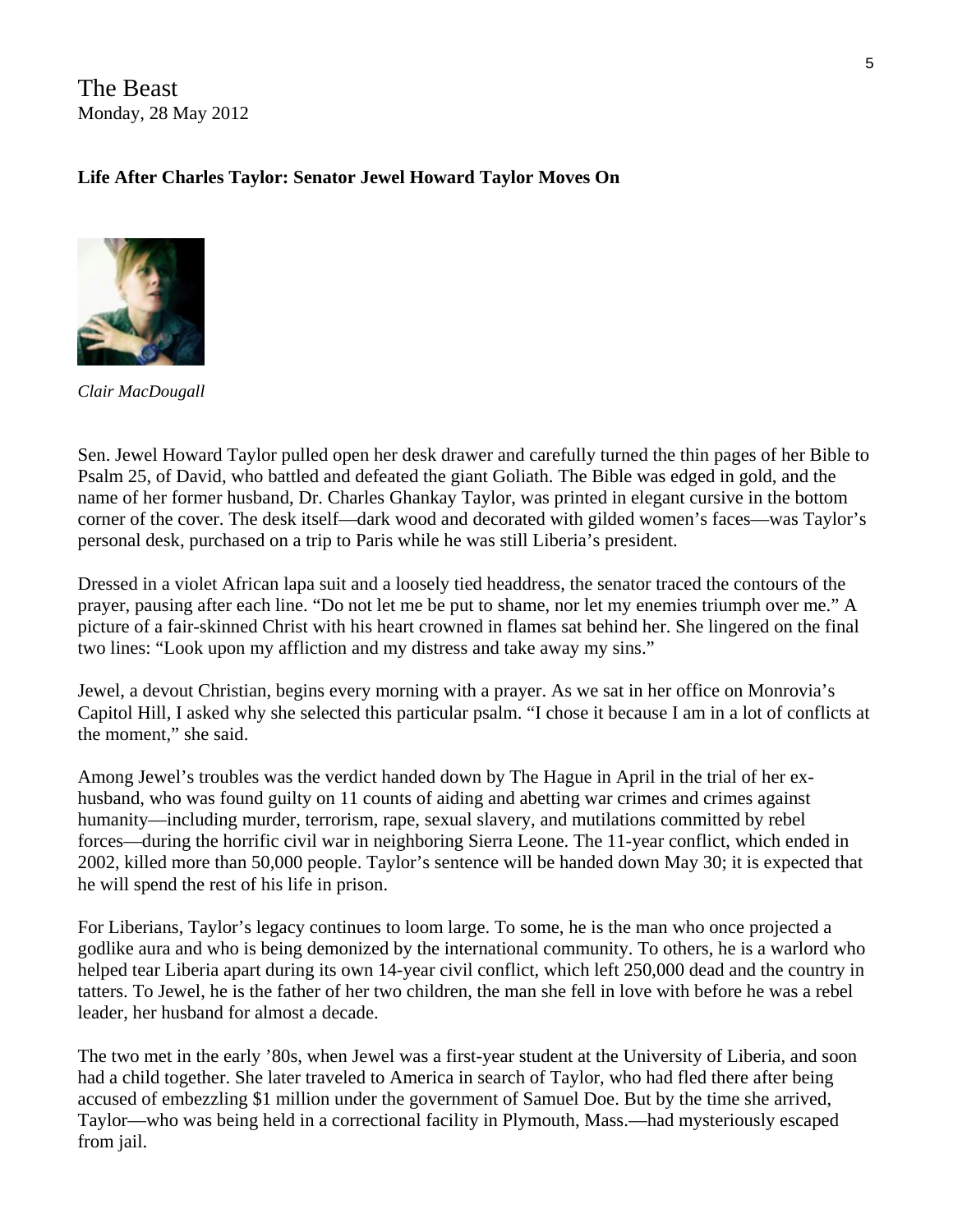Jewel stayed on in the U.S. to attend the American Institute of Banking in New Jersey and later worked in banking in the U.S. until 1996, when she returned to Liberia. The year after, Taylor proposed, and they were married in a "fairy-tale wedding" shortly before he was elected in a landslide.

Before long, the fairy tale started to sour. Jewel said she had a difficult relationship with her husband's other wife, his ex-wife, and his mistresses. By August 2003, after Taylor had signed the Comprehensive Peace Agreement in Accra, Ghana, and had agreed to step down, the couple was exiled to Calabar, Nigeria. They were soon joined by Taylor's wife Victoria, a young Liberian whom he'd married in an Islamic ceremony in 2002. Jewel found herself living in a separate house from Taylor and Victoria in Calabar. When Jewel traveled back to Liberia in 2004, she discovered that she had been placed under a U.N. travel ban and was separated from the family. She also found out that Victoria was pregnant. It proved to be the final straw. Jewel filed for divorce in 2005, months before Taylor was arrested to be extradited back to Liberia.

Jewel denied rumors that the split was made to protect Taylor's assets from sanctions and said she was left without a dime from the divorce. Investigators are still hunting for Taylor's hidden wealth, which is believed to be anywhere between \$280 million and \$3 billion, according to a report by The New York Times. Jewel participated in the Truth and Reconciliation Commission's economic-crimes inquiry process, which absolved her of any responsibility for economic and financial crimes. "I didn't get a thing. I didn't ask for it," she said. "My lawyer asked me, 'Are you sure?' I said, 'I didn't marry him for property, and if he can't love me, I don't want anything.'"

Despite the couple's divorce, the U.N. still has Jewel on Liberia's travel-ban list and continues to uphold sanctions against her due to "ongoing ties" with Taylor. At the end of my time with Jewel, she was visited by the members of the U.N. sanctions committee, and there are rumors the restrictions could soon be lifted.



*In Liberia, Charles Taylor remains revered by former soldiers and feared by victims. (Michael Zumstein / Agence Vu for Newsweek)* 

Jewel admitted that she has been in contact with Taylor over the years, but said her ties to him pose no threat to the country. "I'm a mother of two children to Taylor and a member of the Taylor family. It is to be expected that we talk ...

Are we planning on overthrowing the government? No!"

One of the most fascinating questions about the senator—and one that remains unanswered—is precisely how much she knew about Taylor's crimes in Liberia and Sierra Leone while they were going on. During her time in the U.S., Jewel followed the war through international news outlets, such as CNN. It is difficult to believe she never heard the gruesome tales about Taylor's commanders, who reportedly forced young boys to kill their parents and then turned them into foot soldiers, doping them up and sending them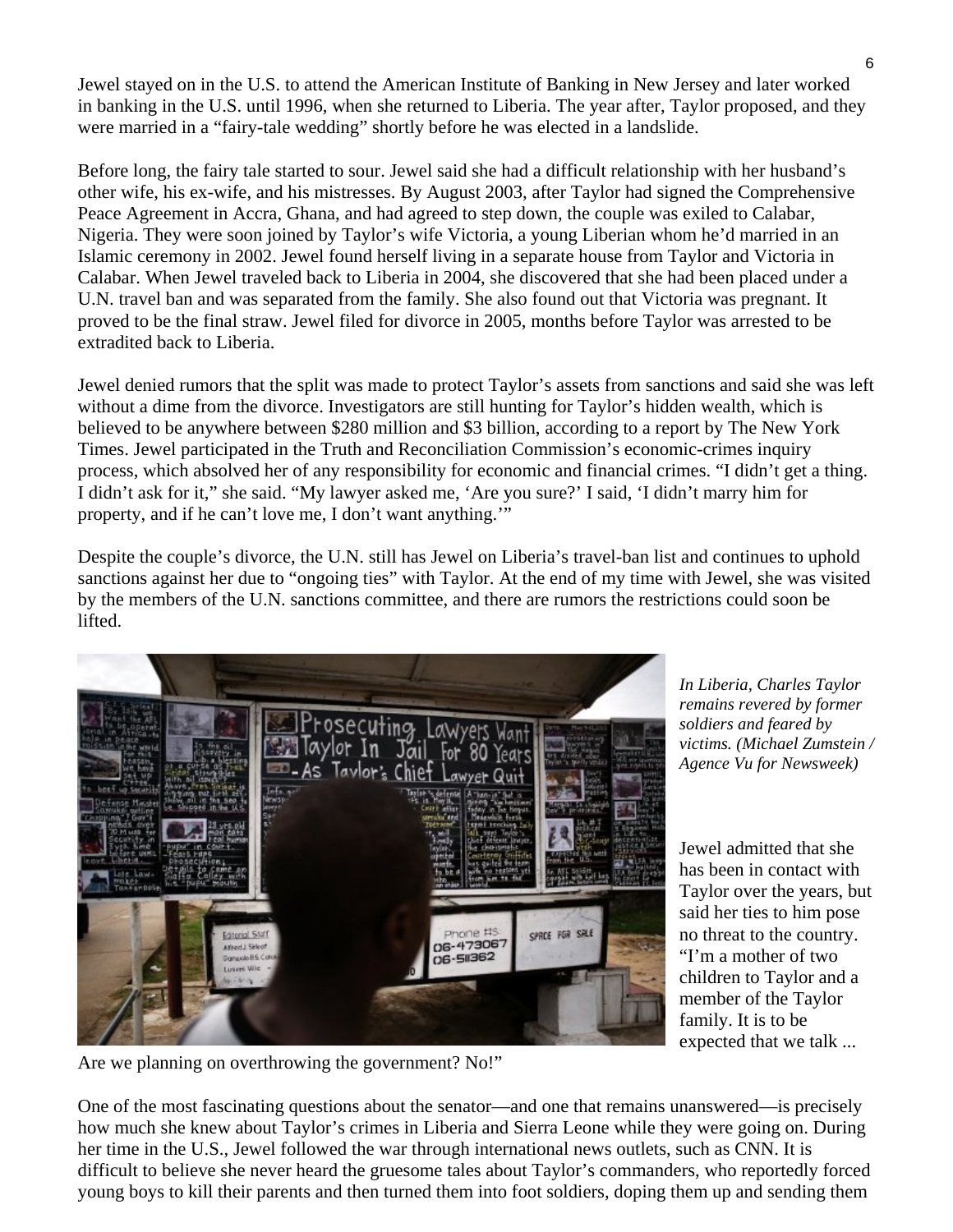to rape, murder, and pillage. According to the Truth and Reconciliation Commission, between 1989 and 1997, some 150,000 Liberians were killed and 26,000 women and girls raped. Many of these atrocities were committed by Taylor's forces. The grim tales were so well known that one unofficial campaign slogan for Taylor in 1997 ran, "He killed my ma, he killed my pa, but I'll vote for him." Jewel was aware of the U.N.'s accusations that Taylor was trading weapons to Sierra Leone rebels in exchange for blood diamonds. In 2001, according to news reports, she marched in the streets along with thousands of others to protest U.N. sanctions against Taylor for his ongoing relationship with Sierra Leone's Revolutionary United Front (RUF).

I asked her if she questioned whether the allegations were true. She repeated the question and trailed off for a moment. "Mind you, they were talking about Sierra Leone," she said. "It was not a Liberian issue. I have never been to Sierra Leone before, I don't know what happened, and the issues were during the war, when I wasn't here. So it was a little bit difficult for me."

Some in Taylor's former inner circle claim Jewel had little influence over the president and say Taylor was capable of deep subterfuge. Peter Jallah, Taylor's former justice minister, said the man was "cunning" and "secretive" and that Jewel would likely have known very little about the details of the president's actions. "He was the sort of man who could send people to have one of your family members killed and make you feel like he had done nothing," Jallah told me. "You would never have thought he had anything to do with it."

Jallah—who resigned in 1998 over the unsolved murder and mutilation of a former Taylor comrade, Sam Dokie, and his wife, last seen being arrested by security forces—adds that as an African wife, Jewel would have had little power over her husband. "She had to make appointments to see him," he said. (Jewel also alluded to the fact that their marriage was, for many years, one without affection.)

For her part, Jewel has never outright acknowledged that Taylor committed crimes in Liberia or Sierra Leone. What she has done is admit that she doesn't rule out the possibility that he could have committed war crimes, while carefully distancing herself from the accusations. "People say [the RUF] was in and out of Monrovia," she said. "But as first lady, I never saw them, I never entertained for them, and I never interacted with them."?I asked whether she questioned Taylor after the U.N. accused him of trading weapons for blood diamonds. "I had no clue of what they were talking about, and I was confused," she said. "The funny thing was, whenever I would ask him serious questions, he would always just laugh and say, 'Don't worry about it. It doesn't affect you.'"

"I kept on saying, 'You keep saying it doesn't affect me, but I know that it will, because whatever is happening will affect me and the children.'"

Jewel's insistence that she knew little about Taylor's crimes seems to hinge on the fact that she was abroad for most of his rebel years. "I was never involved in the war. I wasn't here for the whole of it," Jewel said. "I came home at the beginning of the presidency."

Still, Jewel admitted to visiting Taylor in rebel-occupied territory for three days in 1992, around the time of a major offensive to capture Monrovia. Jewel recalled seeing fighters, heavily armed and dressed in wigs and women's clothing. These were Taylor's soldiers, in macabre costumes that they believed gave them special powers. "I was appalled," Jewel said.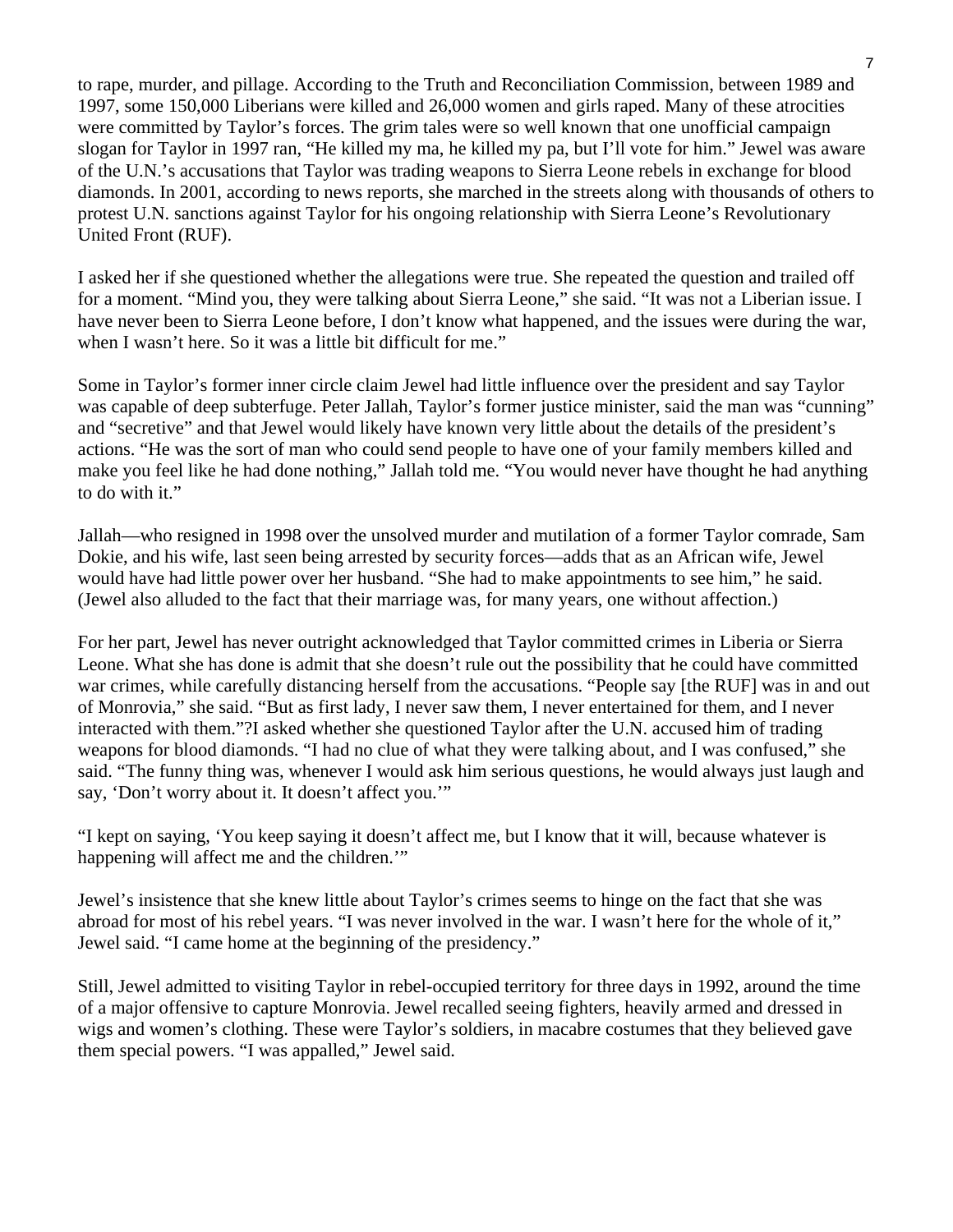

*After seven years in Liberia's Senate, Jewel Taylor is well liked—and respected—across party lines. (Michael Zumstein / Agence Vu for Newsweek)* 

I asked her whether the sight made her question Taylor's activities. "The guys who brought me in, they said, 'They are just security people, and they have to dress like that, because we are not sure if this rebel territory is ours.' I thought maybe this is what

happens during the war."

Later, when talking about child soldiers, she told me that Taylor "loved children" and that the rebel's Small Boys Units were made up of children orphaned by government forces. "They were people who did not have access to their parents, because they had been killed," she said. "They saw [Taylor] as a father figure. And if you visit areas of Monrovia and talk to a lot of ex-combatants, they call him papay—'our father'—somebody who came to their aid when there was no one else," she said, underlining the eerie devotion that many former combatants still feel toward Taylor.

At another moment, when talking about the conflict years, she told me: "Things that happen during the war are evil spirits that take control of men."

This rationale—it was war, and chaotic things happened—is one Jewel invoked to talk about Taylor's time in office, when there were public allegations of torture and extrajudicial killings. Jewel said she questioned her husband about the reports, but was largely shut out. She said she pressed one case in particular—that of Tiawan Gongloe, a human-rights lawyer who was tortured, allegedly by police under Taylor's orders. "I raised the issue, and he said, 'Maybe it is security people just overstretching their bounds,'" she told me. "I said, 'Well, I don't think it's right, and you need to find out what is really going on.'" (Jewel is now friends with Gongloe.)

Jewel also said that at the time of the Gongloe case in April 2002, Monrovia had been flooded with citizens driven from the country's interior by anti-Taylor forces. (According to news reports, the deluge began in 2003.) From 2000 to 2003, Jewel was in charge of the National Humanitarian Task Force, and she said she spent most of her time distributing food, clothing, and aid. "There was a huge outcry for humanitarian support, there were bombings going on, and raids, and things were really crazy," she said. "There was too much going on at the time."

Her humanitarian work is well remembered. In the ruins of the old GSA slum, where many ex-combatants live, a 24-year-old prostitute named Teetee talked to me about her time as a child soldier fighting for Taylor. Her eyes were blank, and she spoke in a monotone shout, laughing when discussing the trauma of war. She said she was forced to fight for Taylor in 2000, after her parents were killed. "I feel bad. I was forced to do it to survive," she said. "I blame Charles Taylor." But of his ex-wife, Teetee said, "Jewel Howard Taylor is not a bad woman. She good. She take care of children and of people when the war is fighting ... Charles Taylor did bad things, but Jewel Taylor did good things."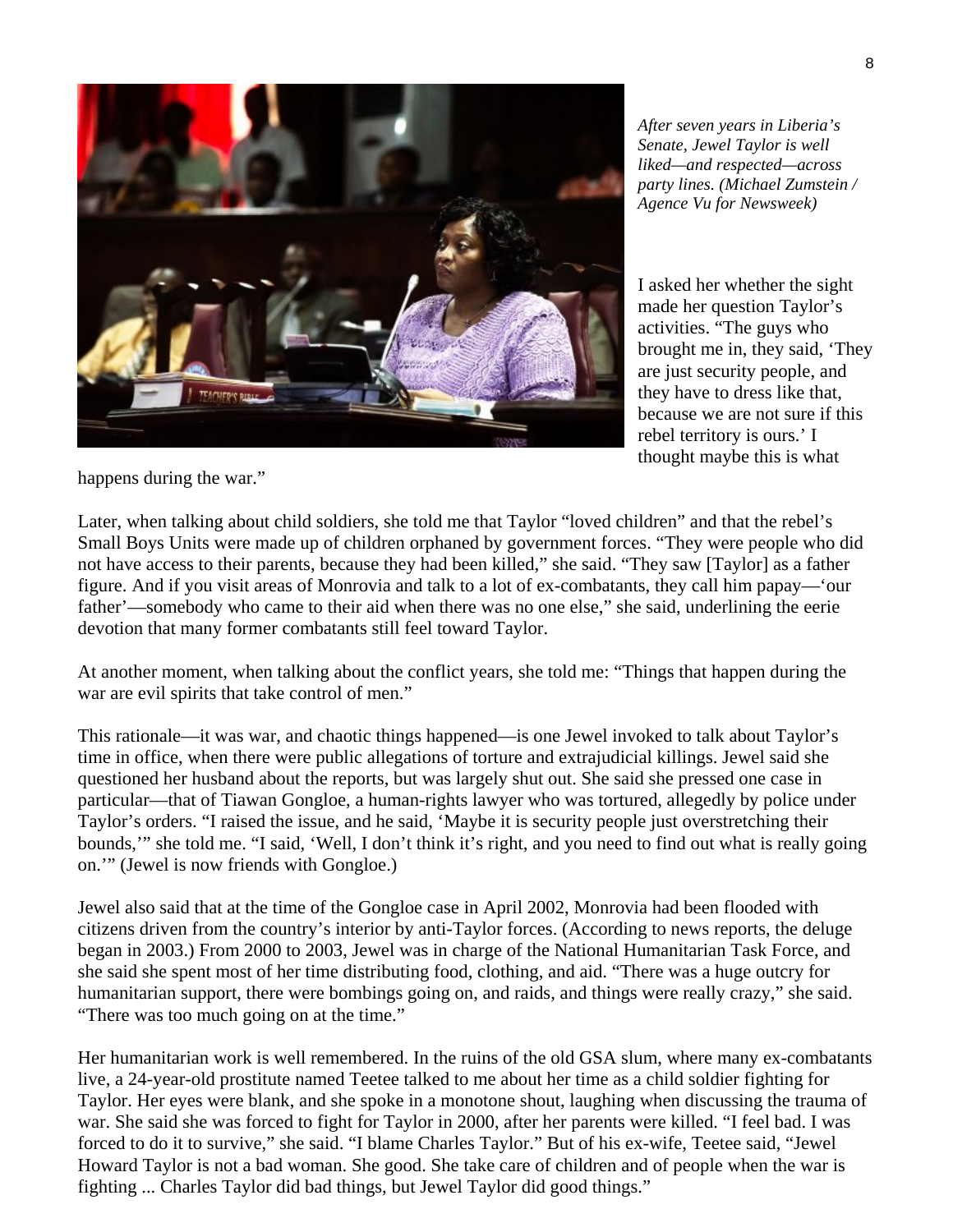When Taylor's guilty verdict was announced, Jewel was at home in Congo Town, an affluent suburb of Monrovia. She had gathered her two children and four of Taylor's adopted children to watch CNN's live broadcast. "I started talking to them about a week before, with all of what is going on," Jewel told me with a slight tremor in her voice. "I said that he didn't seem like he wouldn't be found guilty, but I thought he would be found guilty on some counts but not all counts."

"As they went into count one, count two, count three, and four, I was like 'Oh, God!' My daughter said, 'Mommy, didn't you say that he wasn't going to be found guilty on all counts?' I said, 'Just shut up. Let's listen,' because I didn't know what to say. It was a really difficult day."

In Monrovia, where crowds had gathered, many expressed sorrow at the verdict—a testament to the complicated relationship Liberians still have with Taylor. During the week I spent with her, Jewel was cautious when talking about the trial, noting that the sentence was yet to be delivered and that an appeal was pending. One day, while out at a tea-shop meeting with her constituents in Bong County—the de facto capitol of the state Taylor created as a rebel leader—she was careful to maintain a neutral position on the verdict, despite that the area remains a stronghold of Taylor support. A young onlooker asked her for her opinion on the trial.

"Let me be frank with you: whatever I say, one group will feel marginalized, so as senator I will stand in the middle," Jewel told him. "The Charles Taylor issue is not a Liberian issue, it was an issue concerning the international community and Sierra Leone."

But the following day, after a church service, Jewel told me that the trial was political. "I think from the beginning, we have seen that it is a politically motivated case," she said. "All of the key things have not been proven, yet he has been found guilty for aiding and abetting on all counts."

Mostly, when Jewel talked about the verdict, she stressed how tough it has been on her family and how she must move on with her life. But in many ways, she already has. As Taylor's influence in Liberia begins to wane, his ex-wife has become increasingly powerful. Her road to prominence started in a landslide victory in 2005 Senate elections in Bong County, the county with the third-highest number of registered voters in Liberia. It was a move made out of necessity—Jewel said she was unable to find work, despite that she held two university degrees at the time.

Now, seven years later, Jewel is the second-most-powerful woman in Liberian politics, behind President Ellen Johnson Sirleaf herself, and one of the most consequential members in the Senate. While carrying on a full-time schedule as a mother and senator, she also found the time to complete a graduate degree in law, making her one of the most educated members of the legislature. Recently, she was almost elected to the Senate's pro tempore position, but lost by one vote.

Jewel and other analysts blame the loss on political pressure from Johnson Sirleaf and Taylor's nephew Sando Johnson, a member of Taylor's former political party. Dan Saryee, who moderated the debate between the contenders for the position (for which only Jewel was present), said there was pressure from the executive mansion to go with a different senator. "There was concern that her winning would reignite the hopes of Charles Taylor's supporters," Saryee said. "She had the best experience and CV of all of the candidates."

According to other members of the National Patriotic Party, Johnson told party members that he was given direct instructions by Taylor not to vote for Jewel and insisted, "I will not vote for an irresponsible woman who abandons her husband." Johnson denied the claim and said he did not vote for Jewel on the basis that she was under U.N. travel sanctions. "We can't have a head of our Senate who cannot leave the country," Johnson told me.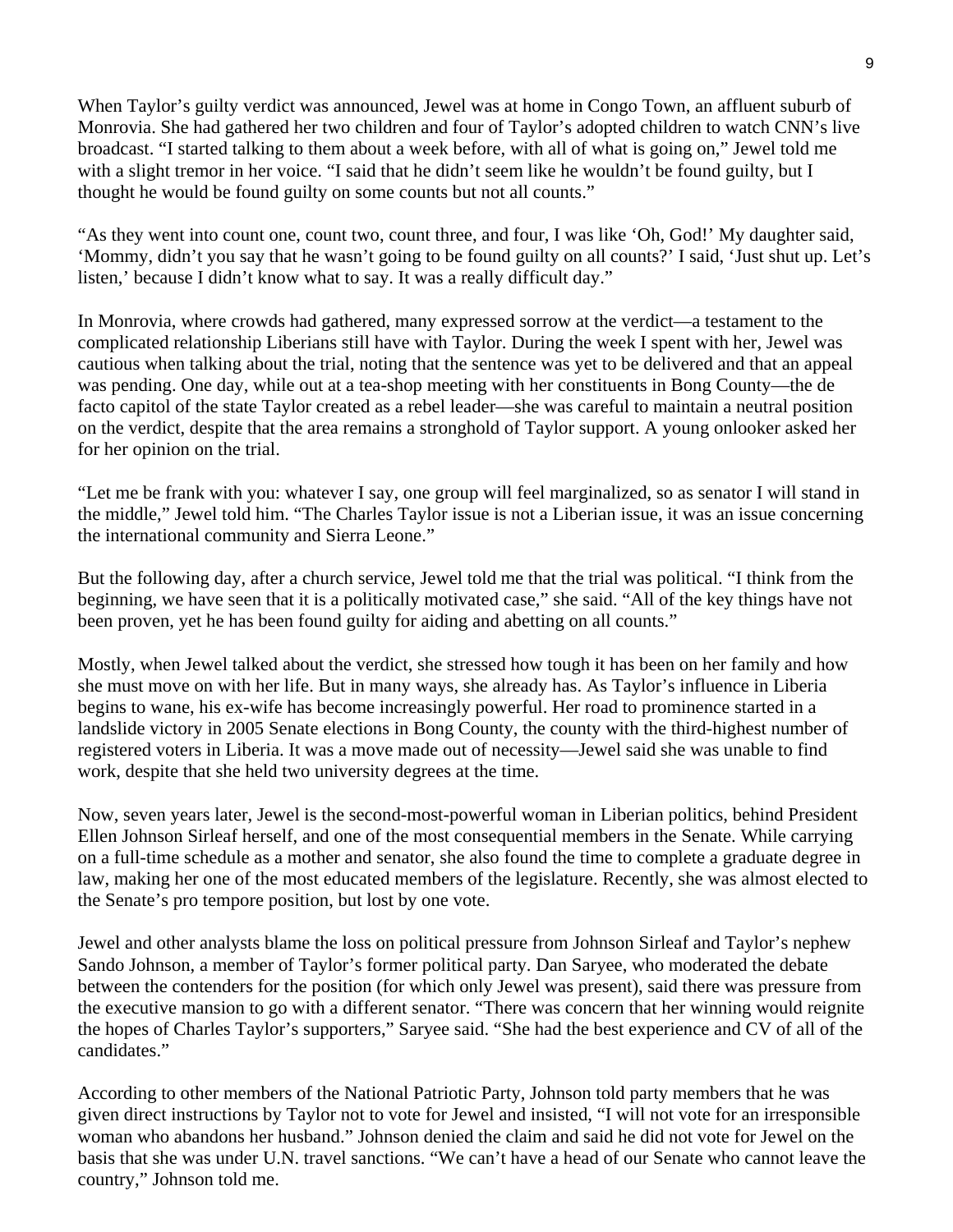Jewel said she doesn't know whether Taylor issued such an order, but she hasn't spoken to him since the vote, because "I was just so devastated." She also said she was certain the government played a major role in her defeat: "There was a concerted government effort to make sure that I didn't get elected."

The incident exposed strains between Jewel and Johnson Sirleaf. Jewel described her relationship with Johnson Sirleaf—whom she calls "a ferocious person"—as "tense." "I don't think we are enemies per se," Jewel said. "I am grateful that she is the first female president of Liberia, but of course the younger generation always sees things quite differently from the older generation, so we have had some real difficult times."

While Jewel said she backed the president in 2005, she also told me that Taylor's verdict would be "a guilty verdict" for those who played key roles in Liberia's civil war—an implicit reference to Johnson Sirleaf, who admitted to giving Taylor \$10,000 to help overthrow Doe in 1990. "It will reach all the way to the executive mansion," Jewel said. "There are others hiding in their offices under the clothing of government, hoping that it doesn't come to them."

Yet Jewel is opposed to war-crimes prosecutions in Liberia, arguing that the country is too fragmented. "It would only break us apart and further deepen the divide," she said. "We must forgive one another and move forward."

For the present, Jewel seems to be pulling off a successful, if fragile, balancing act. Her senior political adviser, Bong County's chairman of the National Patriotic Party, Marvin Cole, described it this way: she has "a responsibility to satisfy the Charles Taylor constituencies in the Republic of Liberia. And she also has a responsibility to appease the minds of the international community that are watching her, to be dissociated from Mr. Taylor."

Sen. John Ballout, a member of the ruling United Party, told me Jewel is no longer seen simply as Taylor's ex-wife. "After years of working together, we see her less and less as a former first lady," he says. "There is no special political treatment she enjoys. Senator Taylor remains one of the most respected senators and important politicians in the country." She is well liked across party lines and was the first opposition member to recognize Johnson Sirleaf's government after the push to boycott the most recent election, which was marred by violent protests.

There is now speculation that Jewel could even run for president herself one day. Her term expires in 2014. If she wins reelection—the battle is expected to be tough—she would be in a good position to run in the presidential elections in 2017. "In politics, every step forward grows another ambition," said Cole.

Jewel herself remained elusive on the matter. "One day is that possible? I think so," she said. "Anything is possible."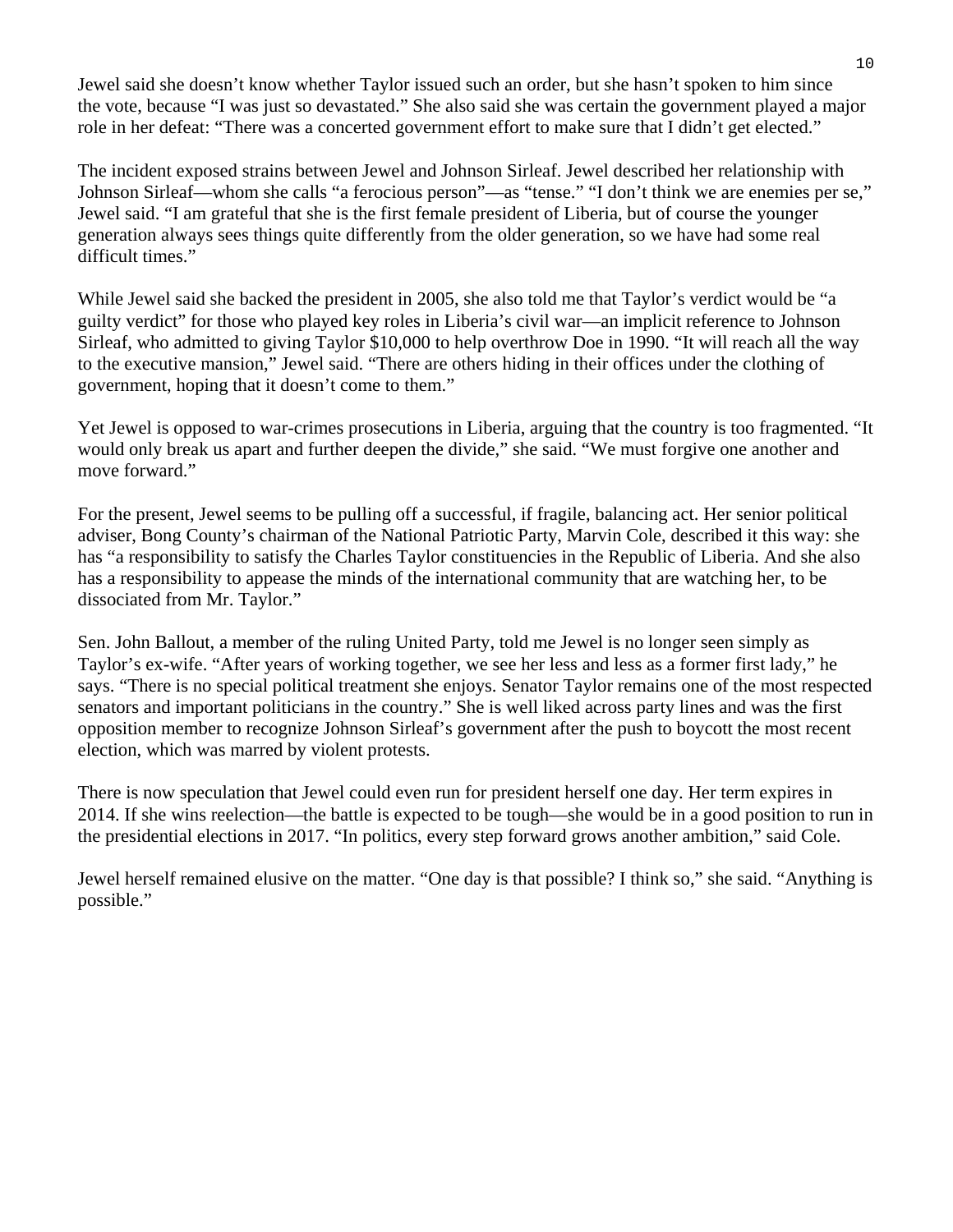The Beast Sunday, 28 April 2012

#### **Liberian Nostalgia for War Criminal Charles Taylor**

This week, Charles Taylor was convicted of aiding and abetting war crimes. But in Liberia, he still has

They sat stock-still on the hardwood benches of the dank, makeshift cinema in Monrovia. All eyes were fixed on their former president Charles Taylor, broadcast from the dock at The Hague courtroom of the Special Court for Sierra Leone. For almost three hours, Presiding Judge Richard Lussick rendered in sober monotone the court's judgment on Taylor's involvement in Sierra Leone's brutal late-1990s war. One of Africa's most infamous warlords and the man who oversaw Liberia's descent to dystopia was, at last, found guilty.

It took more than five years and 50,000 pages of convoluted testimony for the U.N.-backed court to reach its conclusion. Fragmented conflicts involving loosely affiliated militia-gangs operating across porous national borders do not distill neatly into watertight international prosecutions. The court, while unconvinced of prosecution claims that Taylor was the mastermind of the Revolutionary United Front (RUF), found him guilty of aiding and abetting their atrocities with financial, military, and logistical support.

On hearing the news, the watchers sat quietly for a few moments before filing out into the late morning sun. No celebration, just contemplation. Taylor's pariah status abroad was never reflected at home, where he occupies a curious place in the national psyche. All in Liberia are painfully aware of the suffering Taylor caused. Still, there remains to varying degrees a lingering sense of dissatisfaction about his fate.

Liberia was a novel idea conceived in the United States in the early 1800s, an experiment in sending freed slaves "back" to Africa. In thrall to the U.S. culturally, perennially reliant on its aid and investment, "America's stepchild" has never really controlled its own destiny. Consequently, there exists among many a prevalent belief in an amorphous, omniscient "international community," spearheaded by the U.S., holding the puppet strings. Taylor's downfall, they believe, is what happens when an impudent Liberian leader starts to lead his own dance.

"We feel there are heavy, heavy hands behind this," says Robert Lupu, 30, one of those who spy a conspiracy. "It was always to happen to Taylor."

#### Issouf Sanogo / AFP / Getty Images

Taylor's ascent began in 1984 when he mysteriously walked out of a high-security Massachusetts prison. His escape is widely believed to have been facilitated by the U.S. government. (Earlier this year longsuspected links between the U.S. intelligence services and Taylor were finally confirmed). After undergoing guerrilla training in Gaddafi's Libya with a collection of other aspiring African dissidents, Christmas Eve 1989 saw Taylor reenter his home country from the north with around 100 revolutionaries.

The Liberia he entered was already well on its way to ruin, seething with ethnic strife thanks to the increasingly brutal policies of President Samuel Doe. This former army-sergeant had been plied with U.S. aid while a valuable pawn in Ronald Reagan's African Cold War game. But by the end of the 1980s, he had outlived his usefulness. Taylor, an ever-ebullient presence, was viewed as a liberator by suffering Liberians, and had strong support from those exiled in the diaspora.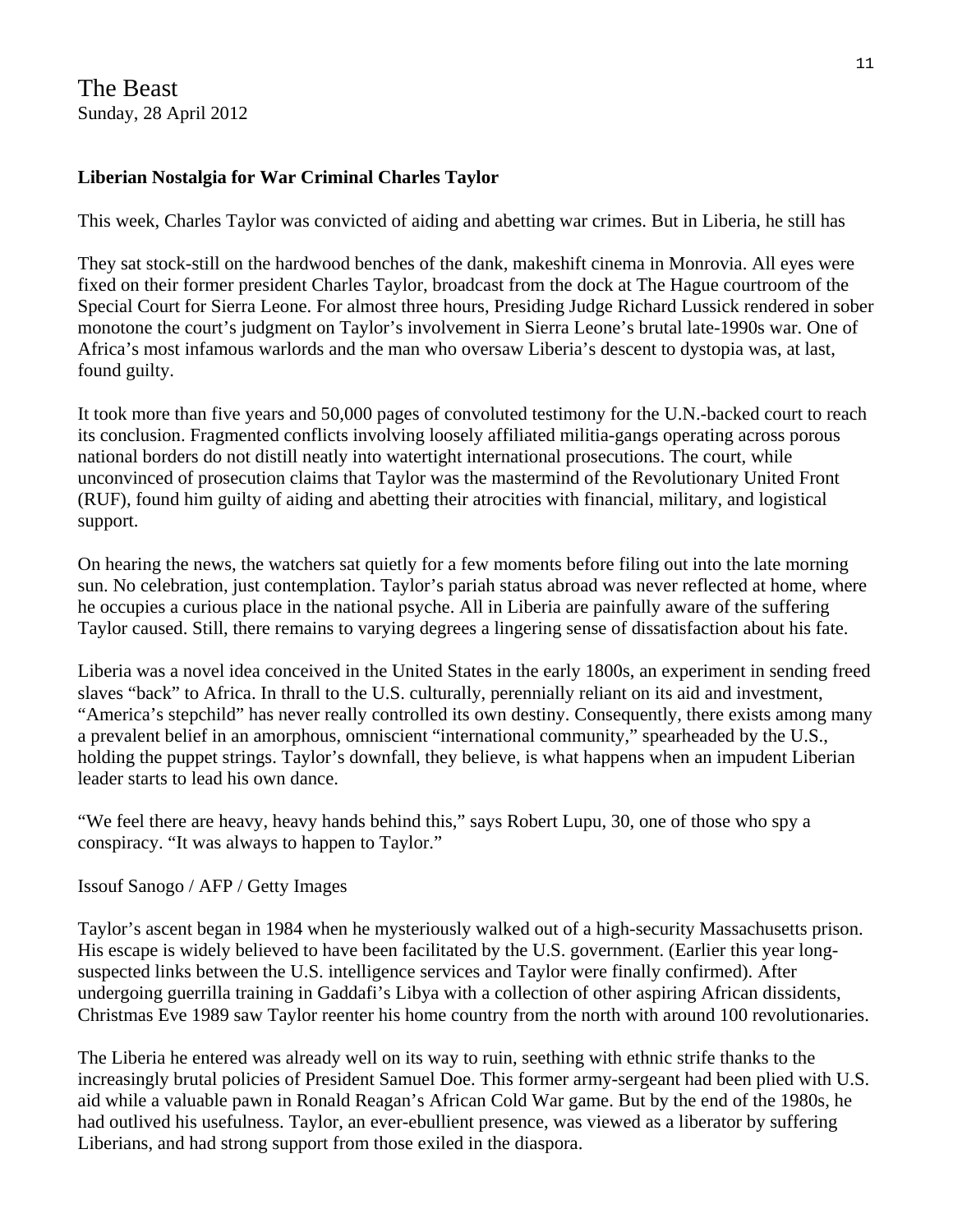This dissipated as the anticipated quick revolt turned into an astonishingly brutal and prolonged war. Other warring factions formed, seeking a slice of the pie. And President Clinton's administration, chastened by recent events in Somalia, did not intervene. It was not until a 1997 election, with 10 peace agreements having come and gone, that Taylor would finally take power. A country tired of war voted overwhelmingly to give him what he wanted. The warlord had become a democratically elected president.

Taylor the president filled his pockets with Sierra Leonean "blood diamonds," stymied freedom of speech, and reportedly shielded Al Qaeda operatives. The U.S. lost patience, finally deciding to "twist" the errant Liberian leader from its ever-shifting card hand of favored autocrats. Embassy cables confirm that in 2001 the U.S. began a concerted campaign to oust Taylor. By 2003, two former Pentagon officials had unsealed an indictment against Taylor. Congress would pass a bill offering \$2 million for his arrest. Amid vicious fighting with rebels who had reached the capital, Taylor was on his way. Standing up from a gold-painted throne to say farewell before going into exile, he told the nation he had "accepted this role as the sacrificial lamb ... I am the whipping boy." But for Taylor there would be no cozy end in exile as Idi Amin had. In 2006, ahead of a planned meeting, pressure from George W. Bush on Nigerian President Olusegun Obsanjo saw him extradited to stand trial.

While only 20 years old, Prince Valentine laments the selectivity inherent in international justice. "Lots of leaders do the wrong thing, especially in Africa. But not all go to the court." And glancing across the continent, many of Taylor's contemporaries have fared rather better. Former rebel Yoweri Museveni was declared one of a new type of African leader, before he started to look like rather an old type of African leader. His friend to the north, Paul Kagame, is another authoritarian with grubby hands, feted nonetheless.

"I feel sad he be going to jail, even though he committed atrocities," says Paye Sendolo, 42, from Monrovia. "Why does Liberia never get to have ex-president? They are all killed and now he's in prison, taken from us too." In Liberia, sadly, patriotic shame about the country's bloody past only seems to afflict those who had no control over it. What most Liberians yearn for is a normal past, present, and future. Normal countries have former presidents as statesmen. "Great men like Bush and Blair," Sendolo adds, sadly, perhaps not aware of the calls from some quarters for the Western leaders of the Iraq war to be prosecuted.

Financial realities are only one aspect of a sort of "Dictatorship Nostalgia" that one often hears expressed in Liberia

Alice Yekeh, 45, originally of Lofa County, while seemingly content with the verdict, is more concerned with realities closer to home. "I don't think he meant it to be this way, but Taylor brought the war here". She is angry that Liberia's other warlords are, as she puts it, "still eating."

The Liberian civil conflict was a bewildering alphabet soup of acronyms, each a rebel group led by a warlord. All are acknowledged to have committed similar atrocities. Yet as Taylor heads for prison, the other rebel leaders thrive. Most notably, Prince Yormie Johnson, who split from Taylor and formed his own rebel group early in the war, is a senator who came third in the country's recent presidential election. Alhaji Kromah, founder of the ULIMO-K group, is a university professor who President Ellen Johnson Sirleaf recently appointed ambassador-at-large. Dr. George Boley, formerly head of the Liberia Peace Council, returned to Liberia from the U.S. last month under a removal order made by a U.S. judge using the 2008 Child Soldiers Accountability Act.

All were recommended for prosecution by the country's postwar Truth and Reconciliation Commission. But they have little to fear in Liberia, where Nobel Prize winner Sirleaf has swept the report under the carpet.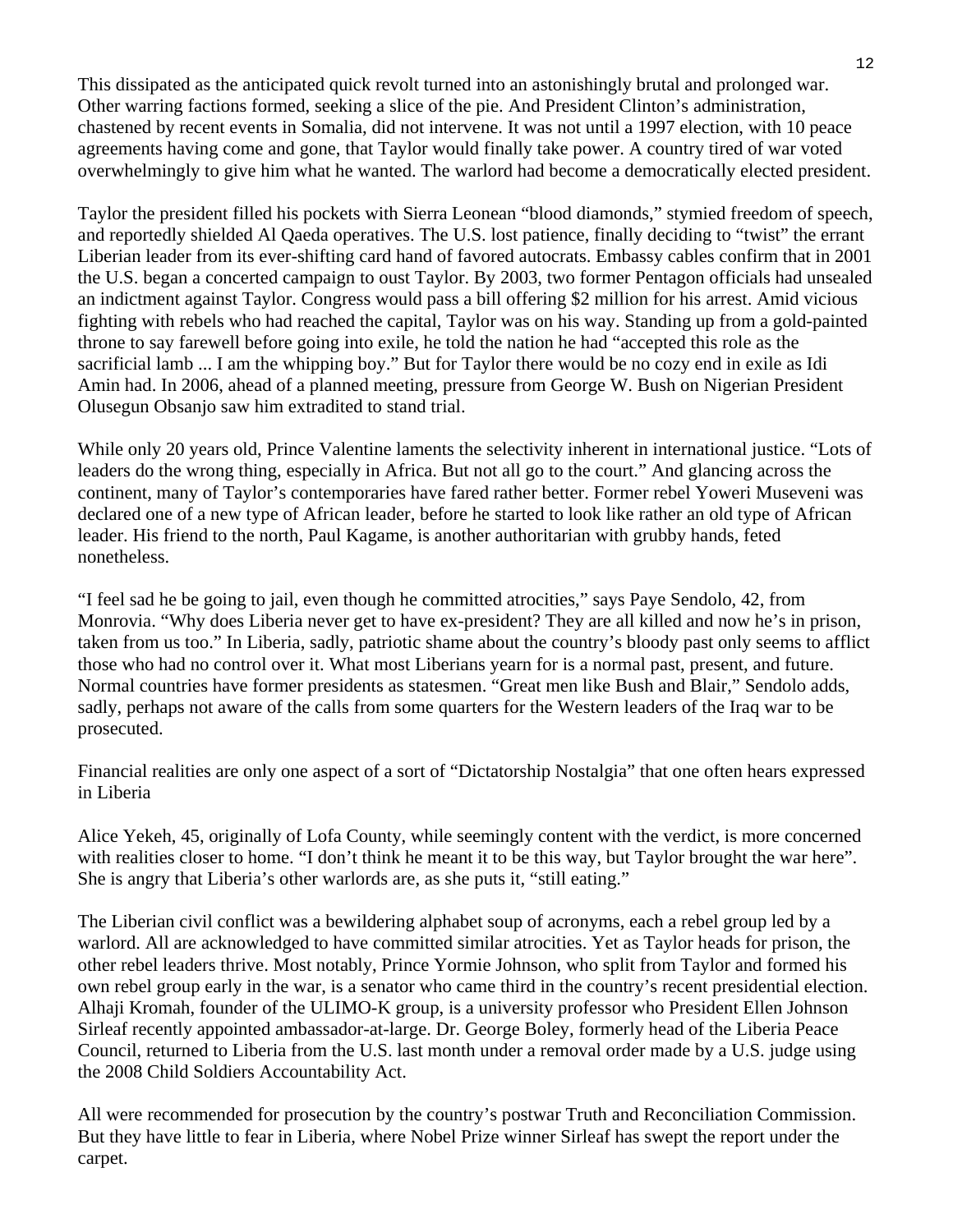This is probably because she's mentioned in it too, recommended to be barred from office for 30 years due to her early support and financing of Taylor. The internationally popular president, understandably, avoids the topic. When traveling across Liberia reporting on her reelection bid last year, I was struck by how frequently I was told that life was "better in Taylor-time." Liberia's poor majority have, in recent years, been badly hit by spiraling global food costs. Taylor, while accruing millions of dollars for himself through high-level racketeering, was keenly aware of the significance of affordable foodstuffs in maintaining order, and subsidized them accordingly.

However, financial realities are only one aspect of a sort of "Dictatorship Nostalgia" that one often hears expressed in Liberia. By all accounts, there is just something about Charles Taylor.

"The old ladies would crawl to the road, just to put eyes on Taylor. Can you imagine?" Alfred Sargbah, a longtime devotee of Taylor, tells me. "Now, president car goes past, nobody care. Is that right?"

Paul, 31, was close enough to Taylor that he must speak in anonymity. He joined Taylor's fledgling rebel movement as an 11-year-old, and quickly became a favored bodyguard to the man himself. As a fly on the wall throughout Taylor's rise, he is able to provide an intimate portrait of the warlord he still calls "the Chief."

"It was all about his personality. Taylor was the man who could meet you once, then see you in a line of 1,000 and call your name out. He always had time for anyone, he was never unfriendly." Paul smiles at the memory. "He always had something for everyone that came to him. Everyone from the outside got something. He was kind, he was so kind. You know, Taylor paid all of the other rebel leaders' hotel bills at the peace talks."

This "kindness" was actually an intrinsic part of Taylor's strategy, a counterpart to his ruthlessness. Patronage is a deeply embedded social norm in Liberia, a potent strategy in a place where so many have so little. I look after you, so you belong to me. Academic William Reno, in his 1999 book Warlord Politics and African States, describes how Taylor ran a "shadow state" based on personal links. Formal administrative institutions were largely impotent. Taylor was perfectly formed for the intuitive, opportunistic life of a rebel, but not for the stolid bureaucracy of government. Paul remembers how "everything collapsed as soon as he left (for exile in 2003). Because everything was built on him."

Even amid the pressure of maintaining such an unstable power base, Paul recalls an unflappable leader. "He was never afraid, always normal, playing tennis at his house. When you see your leader like that, you follow, you believe. He was incredible."

It was not only young lieutenants like Paul that were enchanted by Taylor. For a period, the BBC became his loudspeaker to the world, and the Rev. Jesse Jackson, Clinton's special envoy to Africa, his cheerleader. Far from a crude warlord, he was a chameleon, equally comfortable as a preacher or a warrior. His light skin and East Coast U.S. inflection allowed him to project the superior suaveness of Liberia's Americo-Liberian elite, while simultaneously taking on the Gola middle name "Ghankay" to inflate his grassroots appeal.

For those who campaigned against this formidable opponent, his downfall is sweet. Tiawan Gongloe, one of Liberia's foremost human-rights activists and lawyers, is cracking open a bottle of champagne. He was tortured for his outspoken criticism of Taylor's regime. "This is an absolute landmark decision. People thought he was invincible, that no one could deter him. He thought that. This is a decision that can change the mindset of our people." For Gongloe, the dividends of the verdict dwarf the \$250 million cost of the trial. "I don't believe there is any monetary value can be put to anything that brings about sustainable peace for us."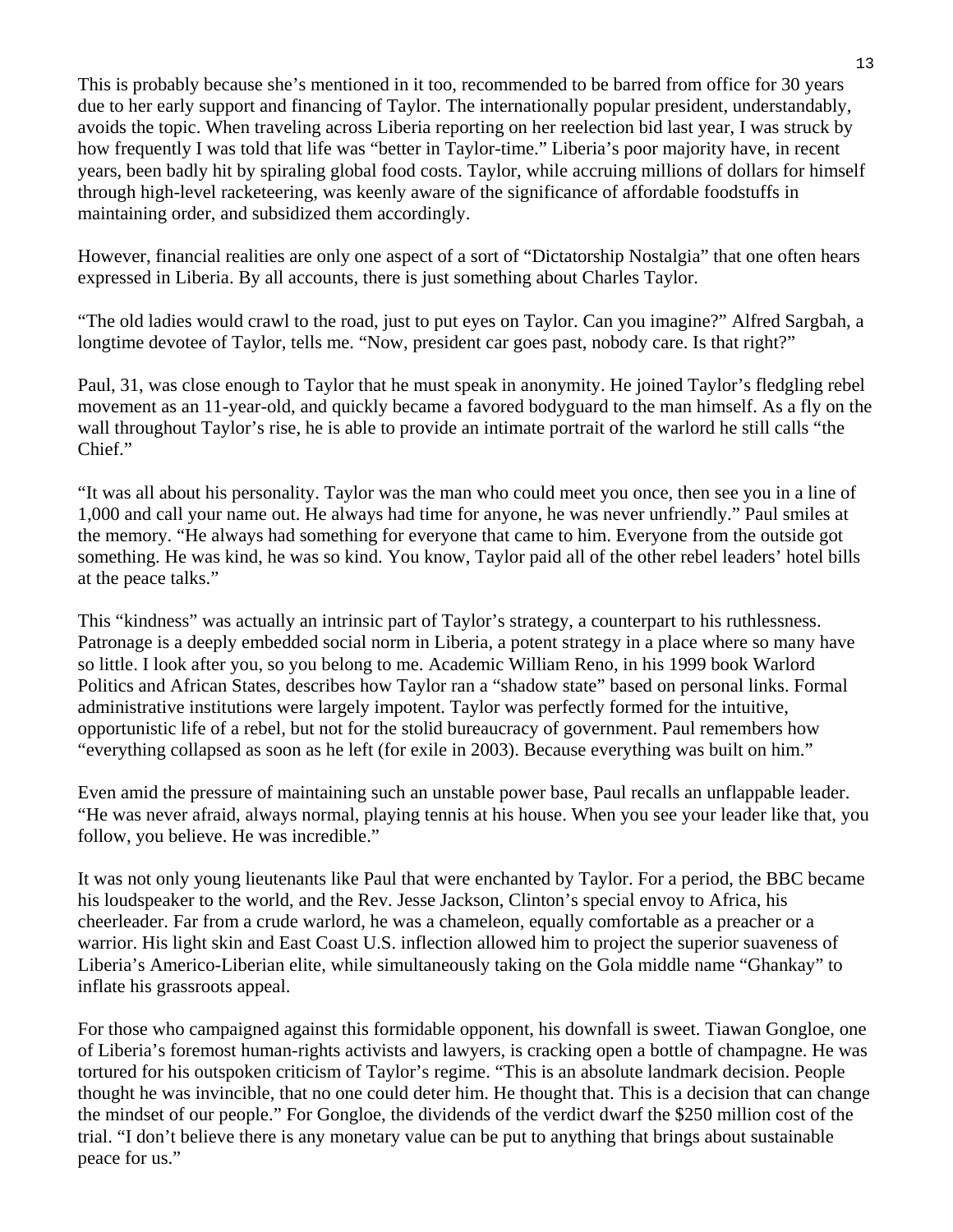Any conversation on future peace in Liberia inevitably turns to the country's thousands of excombatants, many of them Taylor's child soldiers now grown. They are his most poignant, potent legacy.

When researching a recent article on the postwar experience of some of these young men, I was struck by the fact that the only person who escapes blame for their present predicament is the man who bears greatest responsibility: Taylor. For many, the coming of peace signaled the permanent loss of respect. In Monrovia, they squat in the crowded spaces between lavish compounds, the towering walls of which are a reflection of the mistrust that corrodes post-conflict reconciliation in Liberia.

When I was last here, in the old GSA slum on Monrovia's 25th Street, I brought up the impending trial verdict. One by one, they made me write down their names in my notebook, insisting I "tell the whole world and Barack Obama that Charles Taylor should be free." These young men continuously mythologize Taylor. They tell fables of his bravery, of his sexual exploits, of a blue diamond he had that was "almost the size of your head, I swear!" For them, most from poor country families, the lavish Taylor with his absolute power was no ordinary man.

On the afternoon following the verdict, amid their melancholy, they are taken by a strange phenomenon that appeared in the Monrovia sky around midday. Around the sun, a perfect circular halo has formed. "It's from him!" says Sam Hassan, 31. "He is telling us all will be fine."

Like The Daily Beast on Facebook and follow us on Twitter for updates all day long.

*Finlay Young is a Scottish journalist and lawyer who has lived and traveled widely in West Africa.*